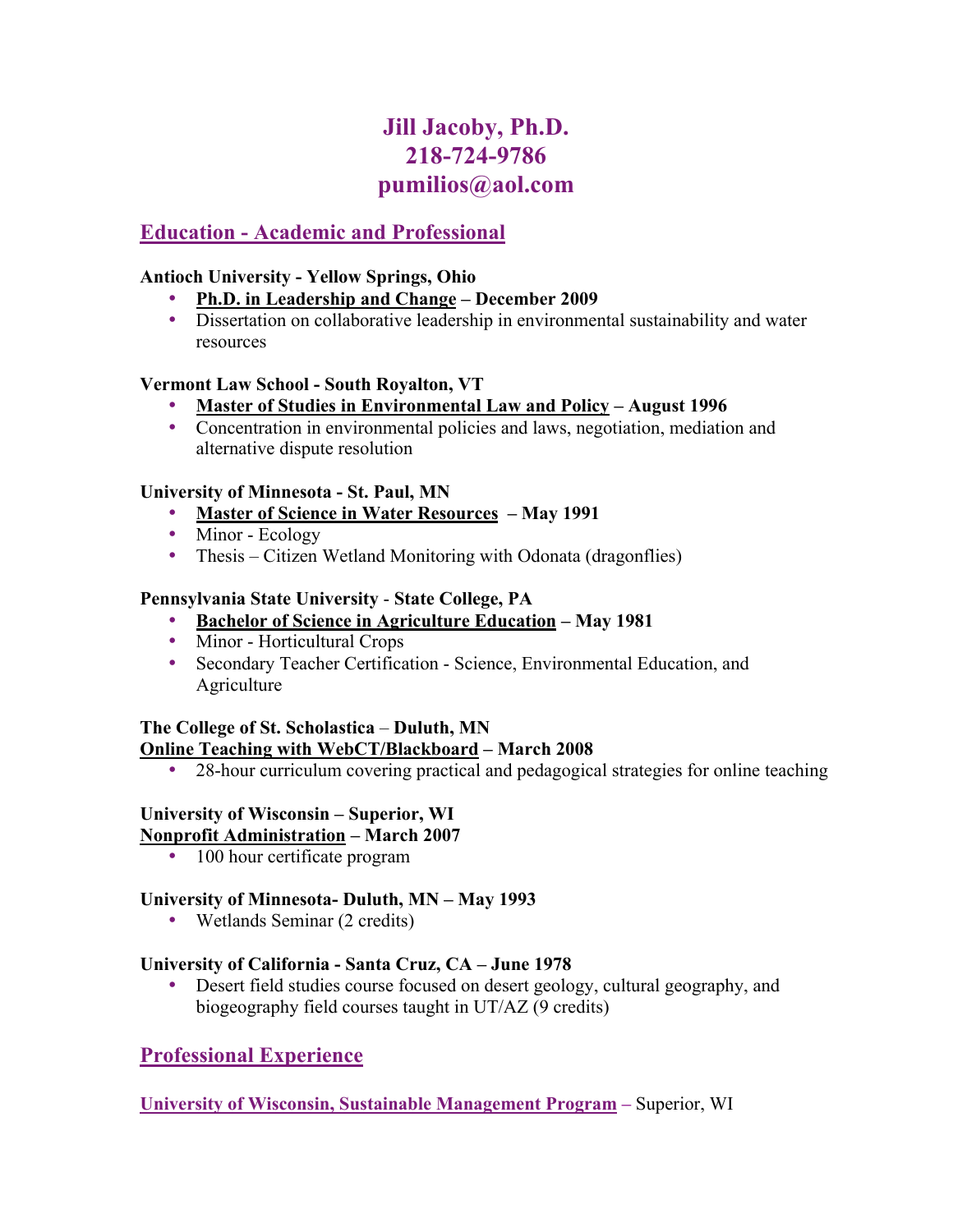#### **Senior Lecturer –** November 2010 – present

- On-line curriculum development and instruction for an *International Development and Sustainability* course
- Desire to Learn (D2L) platform

**Associate Media Specialist/Distance Learning Center** – February 2012 – present

- Subject Matter Expert Sustainability
- Update material found on the Sustainable Communities Capacity Center website
- Researched and updated content on: eco-municipalities, sustainable economic development, planning and land use, energy and climate change, agriculture and natural resources, consumer choices, and community stories
- Microsoft Front Page

#### **Fairleigh Dickinson University** – Teaneck, NJ

**Adjunct Professor –** February 2009 – present

- Subject Matter Expert for development of *Thinking the Environment* under a Federal Government contract with the National Guard Bureau's Global Education Project
- On-line curriculum development and instruction for three courses: Water, Ecosystems and Agriculture, Contemporary Environmental Issues, Thinking the Environment.
- Web CT/Blackboard platform

#### **Edison Charter Schools** – Duluth, MN

**Special Education Paraprofessional –** December 2011 – present

• Educate students with disabilities and that are one Individualized Education Programs in a first grade class at a Title I school.

**Substitute Teacher -** March 2009 – December 2011

• Substitute teacher in three schools (grades K-8) in science, history, art, special education, and a wide variety of subjects.

#### **The College of St. Scholastica** – Duluth, MN

**Adjunct Professor –** 2007 – present

- Develop curriculum and teach a biology course, *Current Environmental Topics*  which emphasizes global environmental issues and sustainability
- Web CT/Blackboard platform

#### **Sweetwater Alliance** – Duluth, MN

**Executive Director and Founder -** August 2002 – present

- Ecological and artistic design and construction of a stormwater garden on Duluth's waterfront
- Sustainable stormwater management, ecological restoration, art, wetlands education, and the transformation of a Brownfield to green space.
- Grant writing and administration
- Organization and management of multiple priorities
- Development and implementation of measurable plans such as strategic, financial, communications, development, and work plans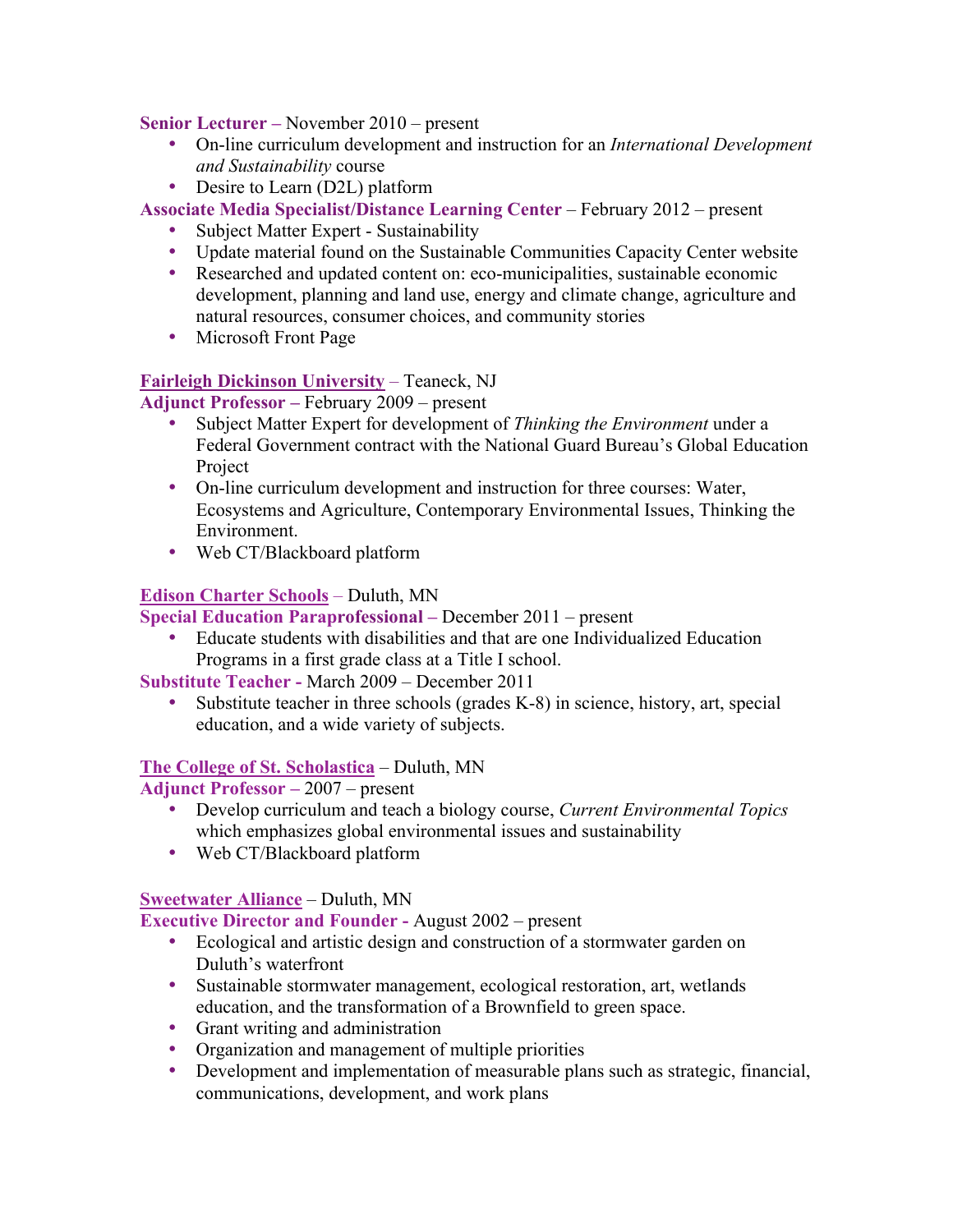- Ability to work with minimum supervision and self-motivated
- Exceptional verbal and written communication skills
- Proven leadership skills with an ability to inspire, empower, build consensus, coach, and drive results
- Proficient knowledge of Excel, Word and PowerPoint

#### **Minnesota Environmental Partnership** – Duluth, MN

**Northeastern Minnesota Organizer** – June 2007 – July 2008

- Contractual employment as a community organizer focused on land use and water quality of Lake Superior
- Built and sustained an active network of water oriented environmental organizations in northeastern Minnesota
- Increase information exchange and cooperation among grassroots citizen groups concerned about development pressures along the North Shore of Lake Superior
- Completed several grant-funded projects related to storm water runoff including the construction of a demonstration rain garden
- Developed and distributed a brochure for homeowners on storm water management
- Managed budgets related to projects and completed final reports
- Supervised contract employees

#### **Northland College -** Ashland, WI

#### **Assistant Professor of Environmental Studies and Government** (full time 1999 - 2000, 4/7 afterwards) August 1999 – April 2007

- Developed curriculum and taught courses in: Environmental Studies, Environmental Citizenship and Sustainability, Environmental Policy, Environmental Law, Environmental Internship, Wetlands Restoration, Policy of Global Resources, Watershed Policy and Management, Leadership in Groups and Agencies, Public Administration, Northland Seminar, Social Movements, Introduction to Sociology, American Government, and American Government teaching assistant supervision.
- Academic advisor for students in government and environmental studies
- Member of senior capstone advisory committees

#### **Keepers of the Waters** – Duluth, MN

**North American Director** – September 2000 – February 2002 (part time)

- Worked with Executive Director to create projects that restore, preserve and remediate water in visible, educational and culturally connected ways
- Grant writing, donor development and financial management
- Assisted citizen groups around North America in creating art/science collaborative projects
- Worked with Board of Directors to develop and implement organizational policy priorities and communications strategies

#### **Self-Employment** - Duluth, MN

**Environmental Consultant** - August 1995 - August 1999

• St. Louis County - Updated and revised the 1990 St. Louis County Water Plan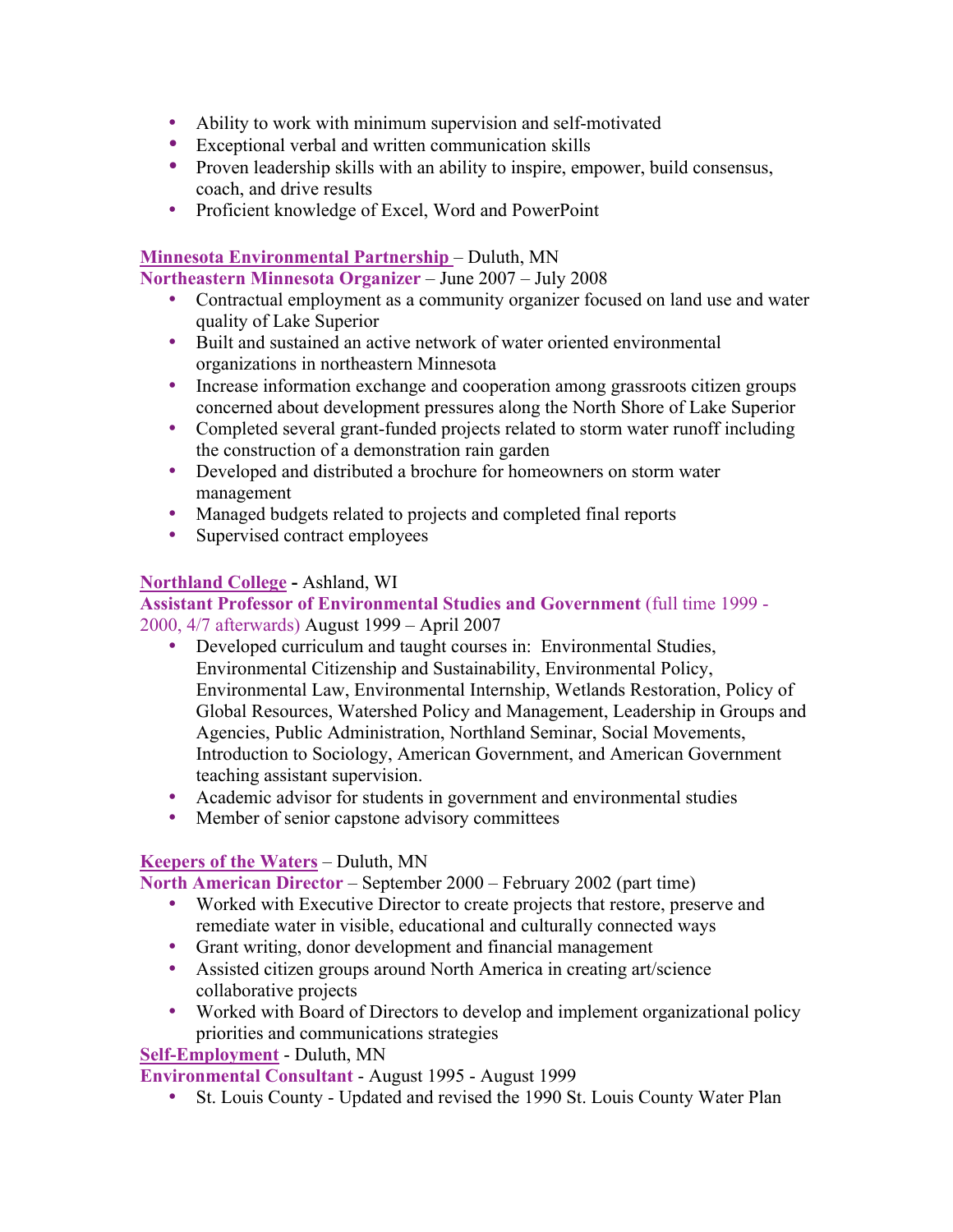- Fond du Lac Indian Reservation Conducted a solid waste stream analysis and final report
- Great Lakes Aquarium Conducted a survey of citizen water quality monitoring programs in the Lake Superior Basin
- Bonestroo and Associates Developed water quality monitoring protocols and curriculum, and conducted an 8-hour hands-on water quality monitoring training for high school teachers
- Minnesota Pollution Control Agency Organized and moderated a youth forum, field trip, and developed a session on Public Participation in Water Quality Decision Making for the International Joint Commission's Biennial Conference on Great Lakes Water Quality held in Duluth in 1995

#### **Sugarloaf Interpretive Center Association** - Duluth, MN

**Executive Director - Interim** - September 1997 - March, 1998

- Directed operations for the preservation and management of Sugarloaf Cove on Lake Superior in Minnesota
- Worked cooperatively with the Minnesota Department of Natural Resources to initiate wetland and upland restoration and Scientific and Natural Area designation
- Technical and professional leadership to board committees
- Board development on appropriate educational programs and land management activities
- Represented the organization to various constituencies
- Fund raising, grant writing and membership development

### **Minnesota Pollution Control Agency** - Duluth, MN

**St. Louis River Watch Program Manager** - October 1991 - August 1995

- Developed a citizen based advocacy and water quality monitoring program for the St. Louis River Area of Concern
- Extensive outreach and collaboration with schools, environmental groups, community members, industry, federal, state, tribal, and local government agencies
- Developed monitoring protocol including quality control and assurance and was appropriate for student monitoring of chemical, physical, and biological water quality parameters
- Developed and administered spending priorities for a \$167,000 budget
- Public relations and media events
- Developed "frog watch" to obtain base-line data on anuran populations using citizen volunteers
- Conducted the first tumor survey of bullheads in the St. Louis Harbor
- Supervision of college student employees, contract employees, interns and volunteers
- Leadership role in expanding the River Watch program to other Minnesota communities along Lake Superior and into Wisconsin and Michigan.

**City of Shoreview** - Shoreview, MN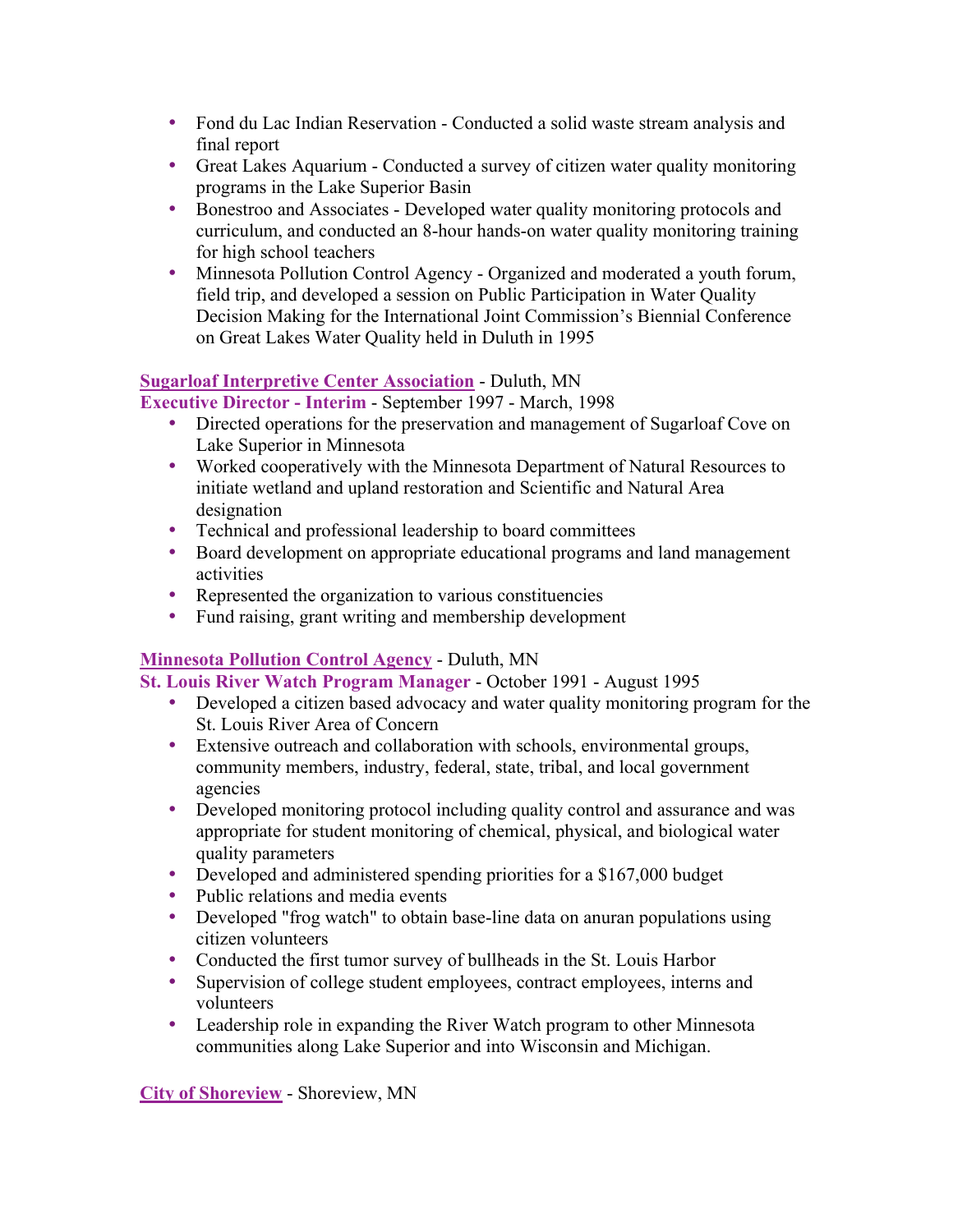#### **Sustainable Transportation Planner** - February 1991 - October 1991

- Increased use of sustainable and alternative modes of transportation including bicycling, walking, public transportation and Rideshare.
- Oversight for the development of 26 miles of bicycle trails
- Team leader to key city departments, other government organizations and stakeholders
- Researched effective approaches, policies and programs related to sustainable transportation for the City of Shoreview
- This was the first position of its kind in Minnesota and has become a model for other communities

# **American Lung Association of Hennepin County -** Minneapolis, MN

**Environmental Treks Assistant Director** - December 1986 - August 1990

- Development and coordination of fund raising bicycle and winter wilderness treks
- Developed volunteer leader training and wilderness first aid training
- Coached participants in fund raising
- Developed media and promotional events, an annual reunion event, and volunteer and honor roll receptions
- Developed and implemented a fund raising mountain bike tour in Northern Minnesota, which included all logistics and route planning
- Personally raised over \$20,000 in funds for the Lung Association

### **Publications**

- Jacoby, J. B. (in print) Moving from Stakeholders to Citizen Leadership. In: D. R. Gallagher (Ed.) *Environmental Leadership: A Reference Handbook.* Thousand Oaks: Sage
- Jacoby, Jill, B. (2012). Rain Gardens: In R. Kundis Craig, J. Copeland Nagle, B. Pardy, O. Schmitz, & W. Smith (Eds.), *The Encyclopedia of Sustainability*: Vol. 5: *Ecosystem Management and Sustainability*, (pp. 318-320). Great Barrington: Berkshire Publishing.
- Jacoby, Jill, B. (2012). Participatory Action Research: In: D. Fogel, S. Fredricks, L. Harrington & I. Spellerberg (Eds.), *Encyclopedia of Sustainability, Volume 6: Measurements, Indicators, and Research Methods for Sustainability*, (pp. 276 – 281). Great Barrington: Berkshire Publishing.
- Jacoby, J. B. (2011). Artists, Action and Circles of Change: Raising Awareness About Community Water Issues. In: C. McLean, (Ed.), *Creative Arts Research for Community and Cultural Change* (pp. 65 – 89). Calgary: Detselig Enterprises Ltd.
- Jacoby, Jill (2011). Organic Mushroom Cultivation and Marketing in a Northern Climate. In: *Greenbook 2011* (pp. 13 - 19). St Paul: Minnesota Department of Agriculture's Sustainable Agriculture Program.
- Jacoby, J.B. & Xia Ji (2010). Artists as Transformative Leaders for Sustainability: In B.W. Redekop, (Ed.), *Leadership for Environmental Sustainability* (pp. 133 - 145). New York: Rutledge.
- Jacoby, Jill. (2010). Organic Mushroom Cultivation and Marketing in a Northern Climate. In: *Greenbook 2010* (pp. 14 – 16). St Paul: Minnesota Department of Agriculture's Sustainable Agriculture Program.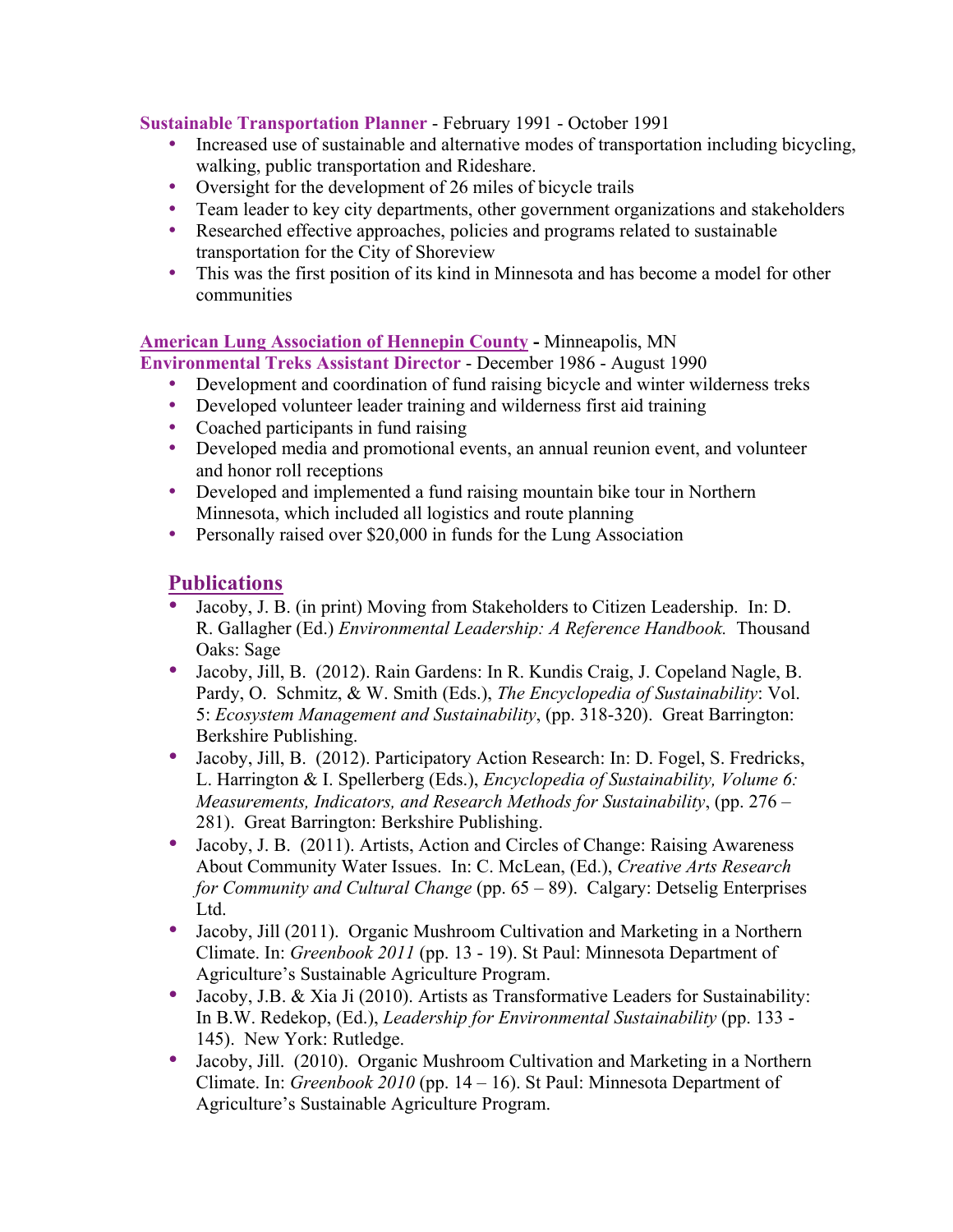- Jacoby, J.B. (2009) Art, Water and Circles: In What Ways do Study Circles Empower Artists to Become Community Leaders Around Water Issues. Doctoral Dissertation, Antioch University, Yellow Springs, Ohio. Can be downloaded at: http://rave.ohiolink.edu/etdc/view.cgi?acc\_num=antioch1263579870
- Jacoby, Jill (1998). Citizen Participation in Water Quality Decisions. *International Journal of Watershed Education*. Vol. 1 #1, pp. 22 – 29.
- Jacoby, Jill (1994). Building Coalitions to Protect and Enhance Surface Water Resources. *Conference proceedings for Watershed Management Planning for Agriculture and Natural Resource Professionals*. St. Croix Falls, WI September  $28 - 29$ , pp.  $18 - 19$ .
- Jacoby, Jill (1994). St. Louis River Watch. *Generator Journal of Service Learning and Youth Leadership.* Vol.  $14 \#1$  spring, pp.  $7 - 8$ .
- Jacoby, Jill (1993). Artists and Scientists Collaborate in St. Louis River Watershed. *Focus on International Joint Commission Activities*. Vol. 18 # 3 November/December pp. 19 – 20.
- Jacoby, Jill (1993). St. Louis River Watch: Empowering Students and Citizens Through Hands-on River Monitoring. *Proceedings for the First Annual Minnesota Association for Environmental Education Conference*. St. Paul, Minnesota. October 21-22, pp. 14 – 15.
- Jacoby, Jill (1992). Schools Testing Water Quality in St. Louis River RAP. *Focus on International Joint Commission Activities*. Vol. 17 # 3 November/December pp. 17 – 18.
- Jacoby, Jill. (1990). Mountain Bikes: A New Dilemma For Wildland Recreation Managers? *Western Wildlands.* Spring pp. 25 – 28.
- Jacoby, Jill (1979). Forest Edibles. *Pennsylvania Horticulture Society Green Scene.* Vol. 7 #14 March pp. 17 – 20.

## **Publications about my work in Service Learning**

- Wade, R. C. (1997). *Community service learning: A guide to including service in the public school curriculum* (pp. 191 – 192). Albany: State University of New York.
- Urke, B. & Wegner, M. (1993) *Profiles in Service Learning: A Handbook of Service Learning Program Design Models* (pp. 18 - 26) St. Paul: National Youth Leadership Council.

# **Editorial Activities**

Reviewer for a Sage publication titled *Sustainability: Essentials for Business*, by Scott Young and Kathy Dhanda (2012).

# **Conference Presentations**

• International Association on Great Lakes Research, 54<sup>th</sup> Annual Conference on Great Lakes Research. May 30 – June 3, 2011, Duluth MN. The program session was titled: Science, Civic Engagement, and Undergraduate Education Initiatives and my presentation was titled: *Art and Civic Engagement in Service to Water.*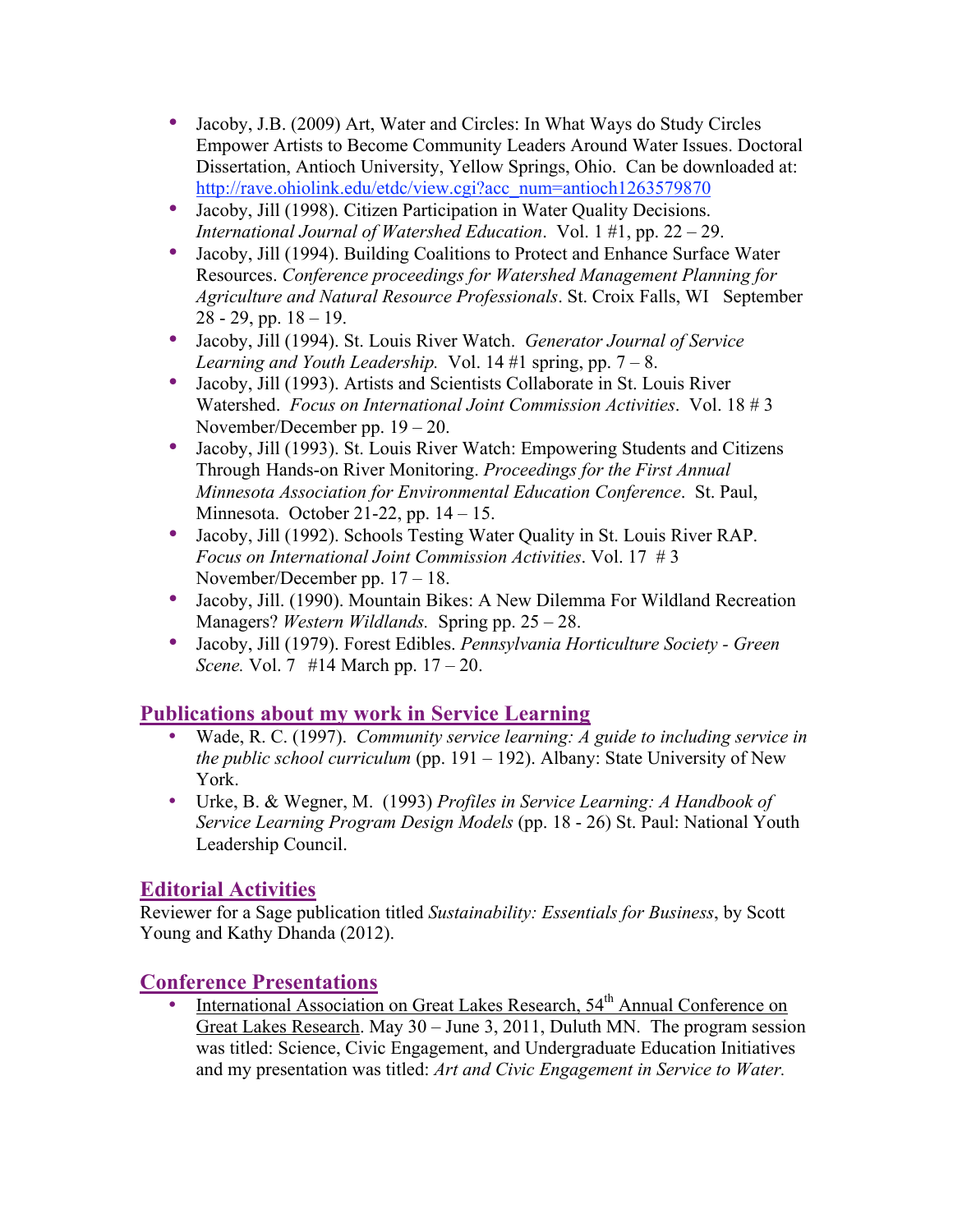- Wetlands in Service The 15<sup>th</sup> Annual Conference of the Wisconsin Wetlands Association, February 12, 2010, Eau Claire, WI. Presentation on Citizen Involvement titled *Creating Wetlands as a Vehicle for Raising Water Literacy in Communities with Stormwater Runoff Concerns.*
- Making a Great Lake Superior Conference, October 28 31, 2007 Duluth MN Poster Session Non-point Source Pollution – *Duluth Stormwater Garden: Merging Art, Civic Engagement and Wetland Education.*
- Northland Bioneers Conference, October 20, 2006, *Duluth Stormwater Garden Project*, Minneapolis, MN.
- Minnesota Sustainable Communities Conference, October 3, 2002, presentation titled *Living Water, A Vision for Duluth's Waterfront*, St. Paul, MN.
- International Joint Commission 1995 Biennial Meeting on Great Lakes Water Quality, Duluth MN, September 23 - 26, 1995. Developed & facilitated a field trip on Model Youth & Community Programs, moderated a Youth Forum Seminar, and was an invited speaker for the Great Lakes Remedial Action Plan Forum.
- U.S. Embassy, Chengdu, China, July 24, 1995 presentation on *Citizen Water Quality Monitoring Initiatives.*
- Minnesota State Bicycle Conference St. Paul, MN March 3, 1995. *The Minnesota Statewide Transportation Plan and You: Making Modal Choice a Reality*.
- *Minnesota Naturalists' Association* Fall Conference Hugo, MN November 11, 1994. *Schmooze or Lose: Partnerships in Environmental Education.*
- Minnesota Academy of Science 27th Junior Science, Engineering and Humanities Symposium. St. Paul, MN - October 9, 1994. Invited Keynote Address: *Action Science: Engaging Students in Meaningful Research*
- U.S. Environmental Protection Agency Region V States Wetlands Meeting, Bloomington, MN October 7, 1994. *Citizen Participation in the Monitoring Process.*
- Watershed Management Planning for Agriculture and Natural Resource Professionals - St. Croix Falls, WI - September 29, 1994. Panel presentation on *Building Coalitions to Protect and Enhance Surface Water Resources.*
- National Service Learning Conference on Leadership for Community Renewal, invited speaker: *Engaging Youth in Service to the Environment*, Albuquerque, NM March 5, 1994
- International Joint Commission's 1993 Biennial Meeting on Great Lakes Water Quality. Remedial Action Plan Forum. *Building Partnerships & Evaluation of Public Awareness Events.* Windsor, Ontario. October 21, 1993.
- Minnesota Association for Environmental Education Conference. *Empowering Students & Citizens Through Hands-on River Monitoring*. St. Paul, MN October 22, 1993.
- National Service Learning Conference Facing The Challenge: Revitalizing Education, Renewing Community. Service *Learning through the St. Louis River Watch*. Minneapolis, MN, April 1993.

# **Honors and Distinctions Received**